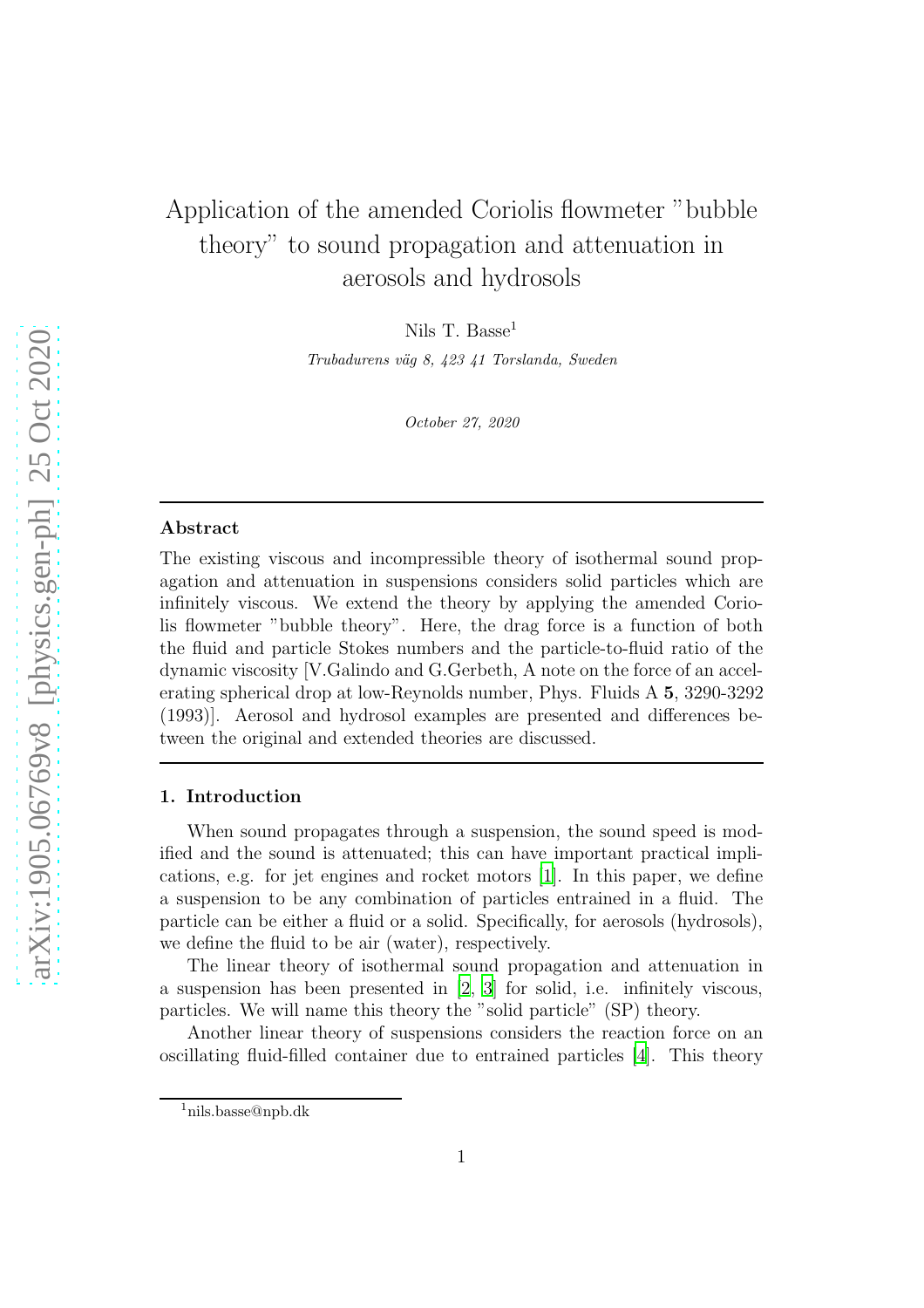was motivated by the need to model two-phase flow in Coriolis flowmeters and is known as the "bubble theory". The bubble theory has been used to model both (i) measurement errors [\[5](#page-12-0)] and (ii) damping [\[6\]](#page-12-1) experienced by Coriolis flowmetering of two-phase flow. The analogy between the bias flow aperture theory [\[7](#page-12-2)] and the bubble theory has been explored in [\[8\]](#page-12-3). In this paper, we use an amended bubble theory which is named the "viscous particle" (VP) theory.

Both theories consider viscous effects in incompressible fluids. It has been shown that for low frequencies, the assumption of an incompressible fluid is valid for acoustics [\[2\]](#page-11-1). In terms of included physics in the two theories, the main difference is that another drag force [\[9](#page-12-4)] is included in the VP theory; this drag force is a function of both the fluid and particle Stokes numbers and of the particle-to-fluid ratio of the dynamic viscosity. It is important to note that this VP theory is an amended version of the original bubble theory, where we here use [\[9](#page-12-4)] instead of [\[10](#page-12-5)] for the drag force on the particle. The reason for this change is that there are errors in [\[10](#page-12-5)] which have been corrected in [\[9](#page-12-4)]. For the SP theory, the drag force only depends on the fluid Stokes number - which depends on the dynamic viscosity of the fluid but not of the particle. Thus, the SP theory is a limiting case of the more general VP theory.

We note that a theory exists where the fluid is both viscous and compressible [\[11](#page-12-6), [2,](#page-11-1) [3](#page-11-2)]; for Coriolis flowmeters, a corresponding theory exists where the fluid is inviscid and compressible [\[12](#page-12-7)]. None of these compressible theories take the dynamic viscosity of the particle into account which is the topic of this paper.

The paper is organised as follows: In Section [2,](#page-1-0) we present theoretical expressions for the particle-to-fluid velocity ratio and apply these to compare aerosols and hydrosols using both theories. We use the same mixture examples to compare sound propagation and attenuation in Section [3](#page-7-0) and conclude in Section [4.](#page-10-0)

# <span id="page-1-0"></span>2. Particle-to-fluid velocity ratio

The particle-to-fluid velocity ratio is given as:

$$
V = \frac{u_p}{u_f},\tag{1}
$$

where  $u_p$  is the particle velocity and  $u_f$  is the fluid velocity.

#### 2.1. Theories

2.1.1. Common assumptions and differences

For both theories, there are a number of common assumptions: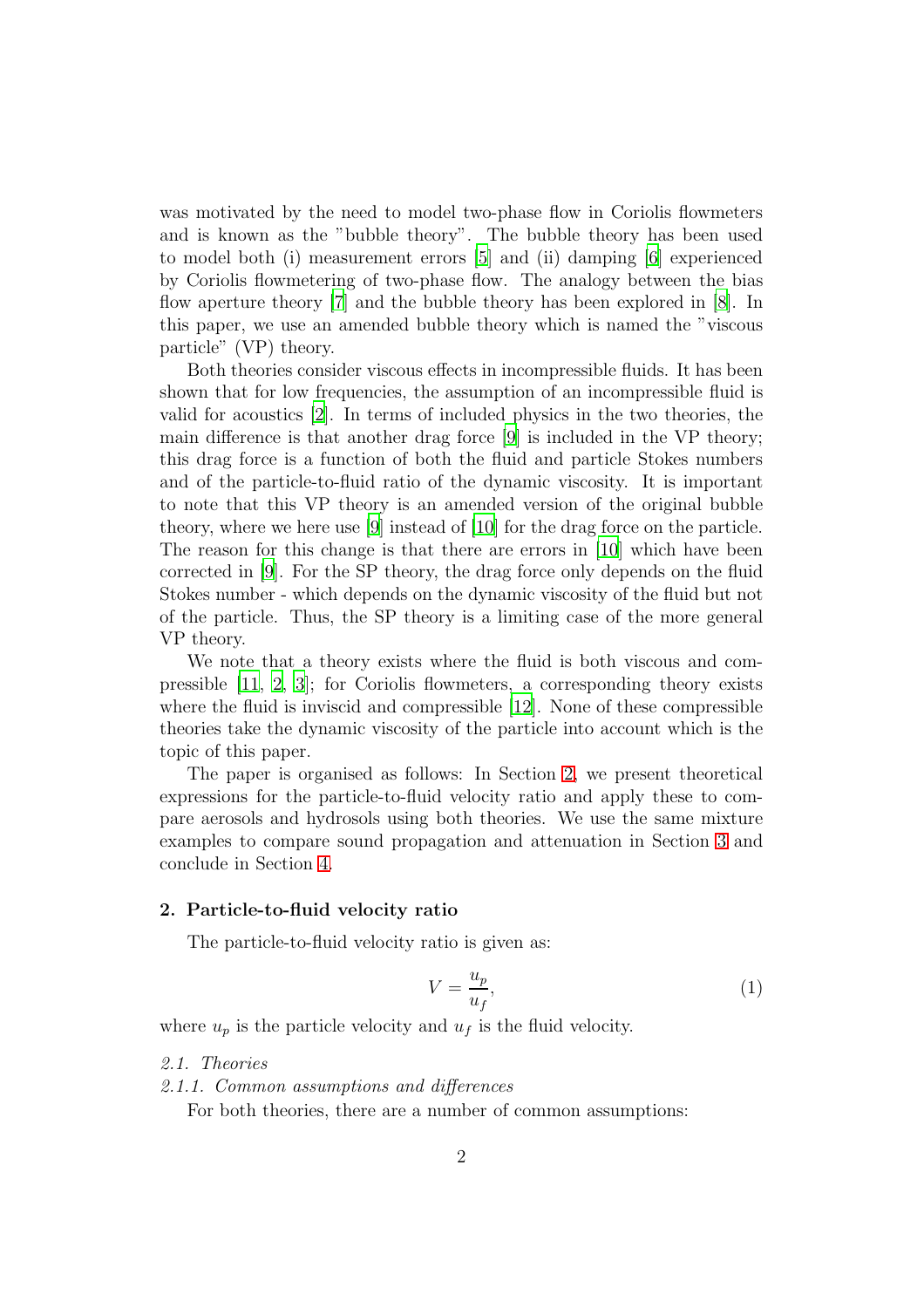- Both the particles and fluid are considered to be incompressible.
- The particles are rigid, i.e. they are spherical and do not deform.
- The theories are valid for low Reynolds number.
- The drag force for both theories is a function of the fluid Stokes number.

Simultaneously, the main conceptual and physical differences are:

- The angular frequency  $\omega$  has a different physical meaning for the two theories: For the SP theory, it is the acoustic wave frequency and for the VP theory, it is the frequency of the container oscillation. However, mathematically they are completely equivalent.
- The drag force constitutes the physical difference between the theories; for the VP theory, the drag force depends on the dynamic viscosity of the particle, which is not the case for the SP theory. The drag force for the VP theory also depends on the particle Stokes number which is not considered in the SP theory.

#### 2.1.2. Solid particle theory

This section contains the equations of a sphere in an oscillating fluid as described in [\[2](#page-11-1)].

The particle-to-fluid velocity ratio is:

<span id="page-2-0"></span>
$$
V_{\rm SP} = 3\delta \frac{\beta_f (2\beta_f + 3) + 3i(1 + \beta_f)}{2\beta_f^2 (2 + \delta) + 9\beta_f \delta + 9i\delta(1 + \beta_f)},
$$
(2)

where  $\beta_f$  is the fluid Stokes number and  $\delta = \rho_f/\rho_p$ . Here,  $\rho_f$  is the fluid density and  $\rho_p$  is the particle density. The fluid Stokes number is:

$$
\beta_f = a \sqrt{\frac{\omega \rho_f}{2\mu_f}},\tag{3}
$$

where a is the particle radius and  $\mu_f$  is the dynamic viscosity of the fluid.

From Eq. [\(2\)](#page-2-0), the amplitude of the velocity ratio is:

$$
|V_{\rm SP}| = 3\delta \sqrt{\frac{4\beta_f^4 + 12\beta_f^3 + 18\beta_f^2 + 18\beta_f + 9}{4(2+\delta)^2\beta_f^4 + 36\delta\beta_f^3(2+\delta) + 81\delta^2(2\beta_f^2 + 2\beta_f + 1)}},\qquad(4)
$$

and the phase angle of the velocity ratio is: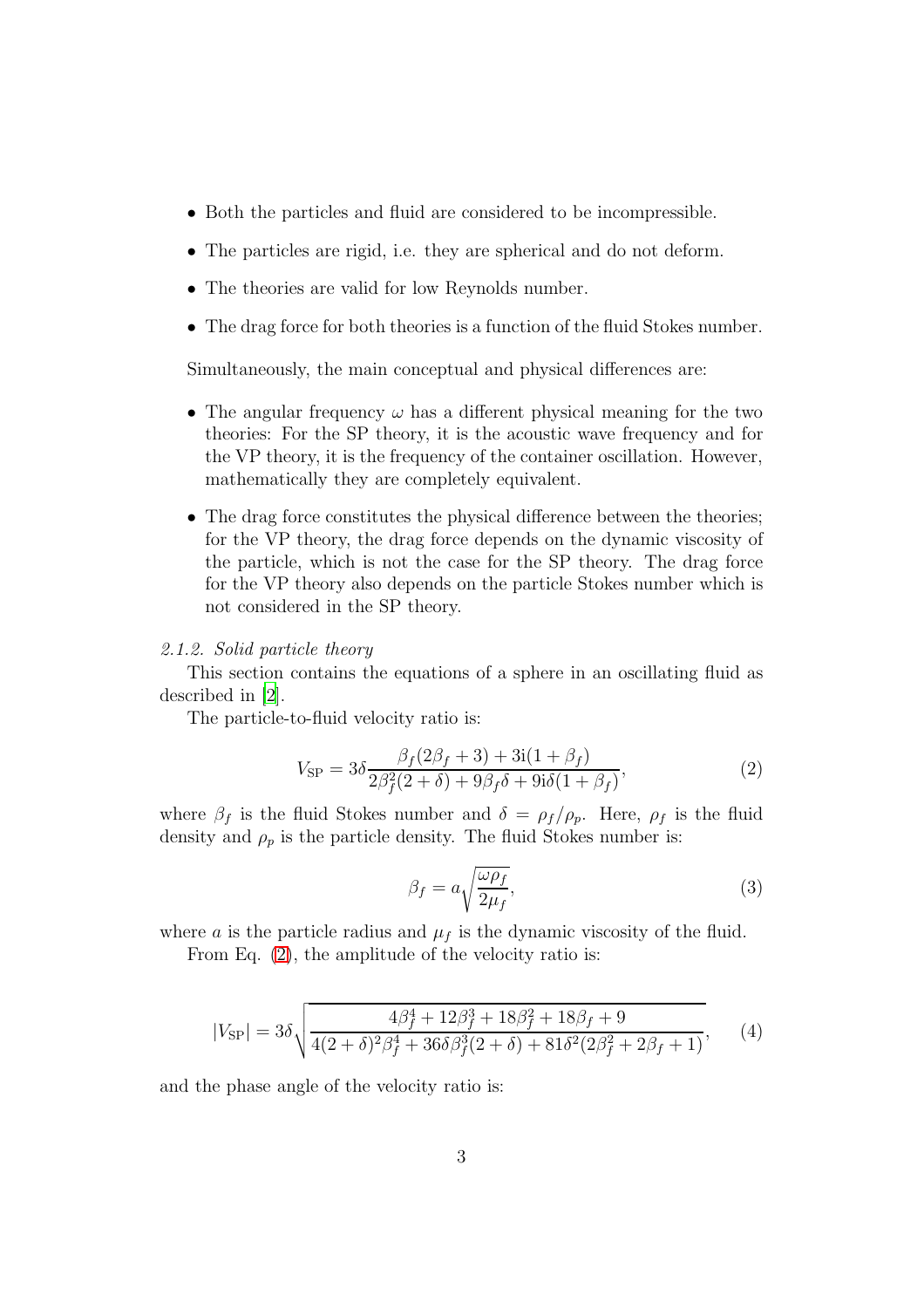$$
\tan \eta_{\rm SP} = -\frac{12(1+\beta_f)\beta_f^2(1-\delta)}{4\beta_f^4(2+\delta) + 12\beta_f^3(1+2\delta) + 27\delta(2\beta_f^2 + 2\beta_f + 1)},\tag{5}
$$

where we have changed sign to follow the bubble theory convention [\[6](#page-12-1)] that a positive (negative)  $\eta$  means that the particles are leading (lagging) the fluid, respectively.

2.1.3. Viscous particle theory

From [\[4](#page-11-3)], the particle-to-fluid velocity ratio is:

<span id="page-3-1"></span>
$$
V_{\rm VP} = 1 + \frac{4(1-\tau)}{4\tau - (9{\rm i}G/\beta_f^2)},\tag{6}
$$

where

$$
\tau = 1/\delta = \frac{\rho_p}{\rho_f} \tag{7}
$$

Here,  $G$  is proportional to the drag force on the particle as defined in  $[9]$ :

<span id="page-3-0"></span>
$$
G = 1 + \lambda_f + \frac{\lambda_f^2}{9} - \frac{(1 + \lambda_f)^2}{3 + \lambda_f + \kappa g(\lambda_p)},
$$
\n(8)

where

$$
\lambda_f = (1 + i)\beta_f,\tag{9}
$$

$$
\lambda_p = (1 + i)\beta_p,\tag{10}
$$

and

$$
g(\lambda_p) = \frac{\lambda_p (6 + \lambda_p^2) - 3(2 + \lambda_p^2) \tanh \lambda_p}{(3 + \lambda_p^2) \tanh \lambda_p - 3\lambda_p}
$$
 (11)

The viscosity ratio is:

$$
\kappa = \frac{\mu_p}{\mu_f},\tag{12}
$$

where  $\mu_p$  is the dynamic viscosity of the particle.

We have also defined the particle Stokes number:

$$
\beta_p = a \sqrt{\frac{\omega \rho_p}{2\mu_p}} = \beta_f \sqrt{\frac{\tau}{\kappa}}
$$
\n(13)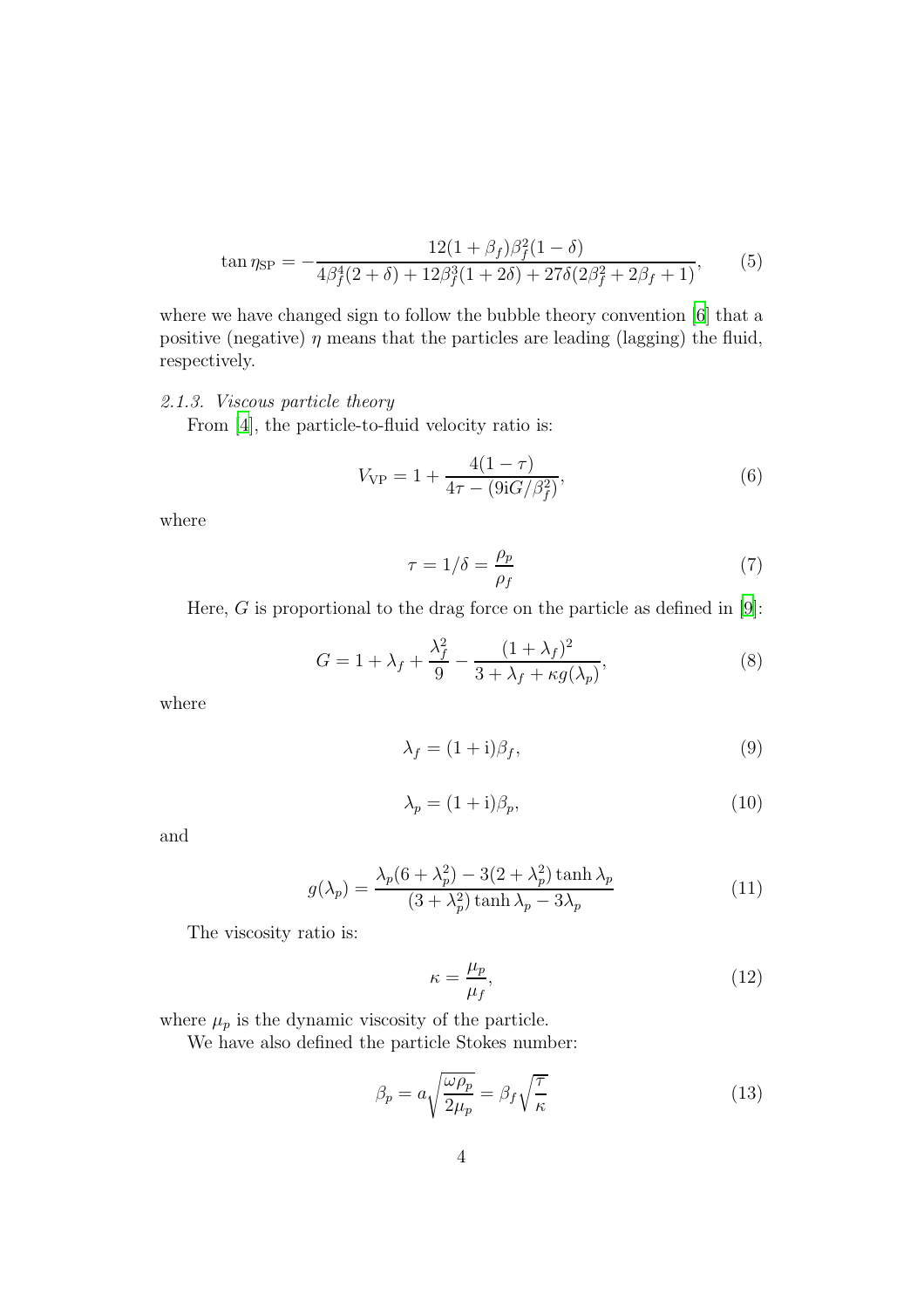Note that G is defined using  $[9]$ ; in  $[5, 6, 8]$  $[5, 6, 8]$  $[5, 6, 8]$  $[5, 6, 8]$ , it was defined using  $[10]$ which contains errors. If  $\sqrt{\tau/\kappa} = 1$ , G as defined in [\[9\]](#page-12-4) and [\[10\]](#page-12-5) is identical, see also Tables [1](#page-5-0) and [2.](#page-6-0)

As for the SP theory, we write the amplitude of the velocity ratio:

$$
|V_{\rm VP}| = \sqrt{Re(V_{\rm VP})^2 + Im(V_{\rm VP})^2},\tag{14}
$$

and the phase angle of the velocity ratio:

$$
\tan \eta_{\rm VP} = \frac{Im(V_{\rm VP})}{Re(V_{\rm VP})} \tag{15}
$$

2.1.4. Comparison between the solid and viscous particle theories

We can recover the SP theory from the VP theory by applying the "solid sphere limit" [\[13](#page-12-8)], i.e.  $\kappa \to \infty$ . Here, Equation [\(8\)](#page-3-0) reduces to:

<span id="page-4-0"></span>
$$
G_{\kappa \to \infty} = 1 + \lambda_f + \frac{\lambda_f^2}{9} \tag{16}
$$

We combine Equations [\(6\)](#page-3-1) and [\(16\)](#page-4-0) to write:

$$
V_{\text{VP}, \kappa \to \infty} = 1 + \frac{4(1 - \tau)}{4\tau - (9\mathbf{i}G_{\kappa \to \infty}/\beta_f^2)} = V_{\text{SP}}^*,\tag{17}
$$

where  $*$  is the complex conjugate. The complex conjugate is consistent with the sign change of the phase angle as mentioned above. The terms on the right-hand side of Equation [\(16\)](#page-4-0) have the following physical meaning [\[10\]](#page-12-5):

- 1: Quasisteady Stokes drag
- $\lambda_f$ : Basset memory
- $\frac{\lambda_f^2}{9}$ : Added mass

For the "bubble limit" [\[13](#page-12-8)], i.e.  $\kappa \to 0$ , the final term on the right-hand side of Equation [\(8\)](#page-3-0) has to be included. The physical explanation of this term is that it is a new memory term in addition to the Basset memory term [\[14,](#page-12-9) [10,](#page-12-5) [9,](#page-12-4) [15](#page-12-10)]. The inclusion of the final term in the definition of G leads to modifications of both the real and imaginary part of  $G$ , which in turn leads to changes of both the amplitude and phase of the velocity ratio. A more detailed discussion can be found in [\[8\]](#page-12-3).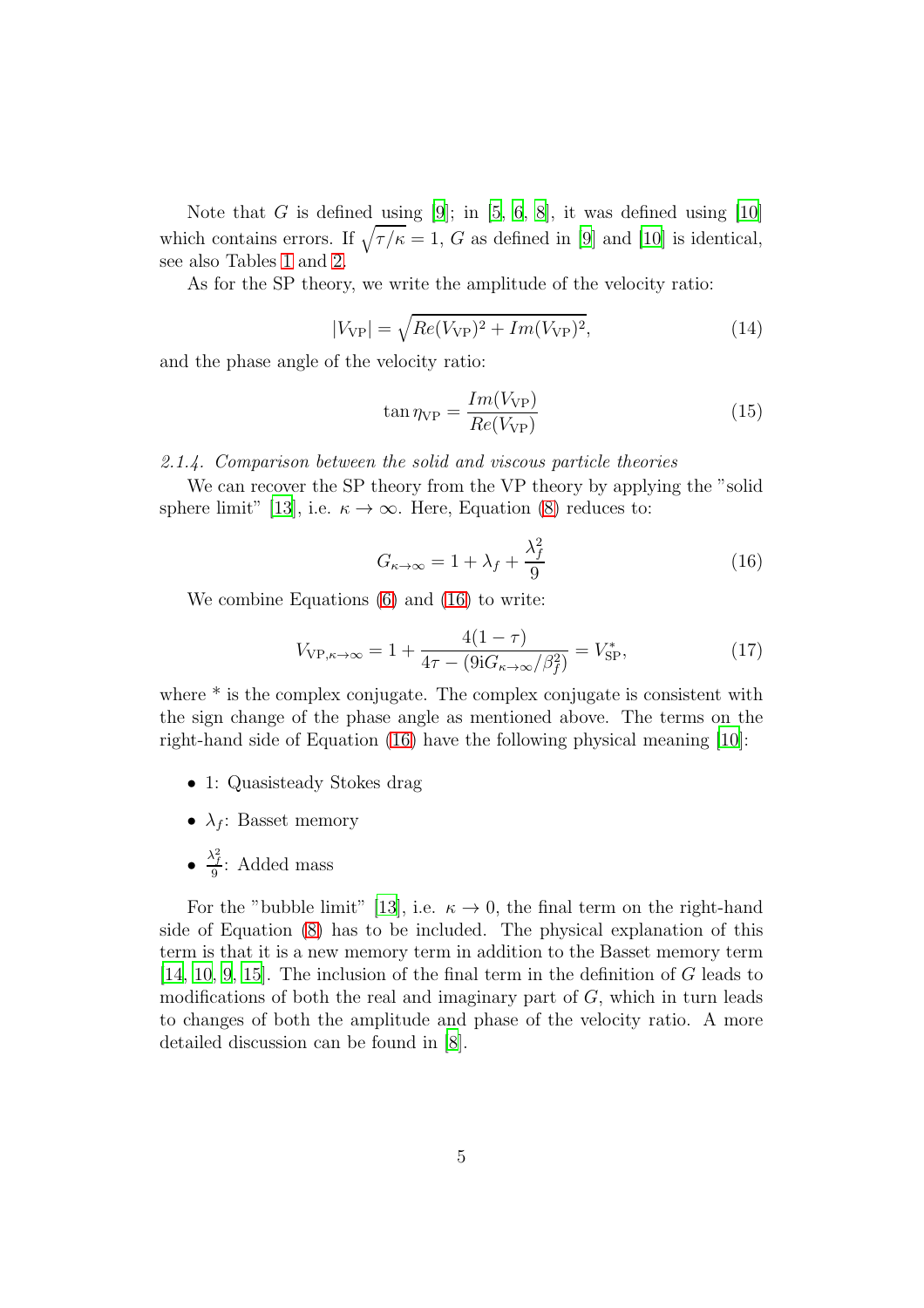

<span id="page-5-1"></span>Figure 1: Velocity ratio for aerosols: Left: Amplitude, right: Phase. The SP theory is marked by solid lines and the VP theory is marked by dashed lines.

## 2.2. Examples

#### 2.2.1. Aerosols

Density and viscosity ratios for the aerosols are collected in Table [1.](#page-5-0) Corresponding amplitudes and phases of the velocity ratio are shown in Figure [1.](#page-5-1)

For small fluid Stokes numbers, the amplitude ratio is close to one, meaning that the particles are moving at the same velocity as the fluid. As the fluid Stokes number increases, the particle velocity decreases with respect to the fluid velocity.

The phase of the velocity ratio becomes negative which means that the particles are lagging the fluid. This is mainly because the density of the particles is much higher than the density of air.

Results from the SP and VP theories are almost identical; thus, inclusion of particle viscosity is not important for aerosols.

Table 1: Density and viscosity ratios for the aerosols treated. Also included is the square root of their ratios.

<span id="page-5-0"></span>

|                   |       | к                                   | $\sqrt{\tau/\kappa}$ |
|-------------------|-------|-------------------------------------|----------------------|
| Water-air mixture | 831.7 | 50.                                 | 41                   |
| Oil-air mixture   | 723.3 | 2500                                | 0.5                  |
| Sand-air mixture  |       | 1833.3 5e16 ( $\infty$ ) 1.9e-7 (0) |                      |

# 2.2.2. Hydrosols

Density and viscosity ratios for the hydrosols selected are collected in Table [2.](#page-6-0) Corresponding amplitudes and phases of the velocity ratio are shown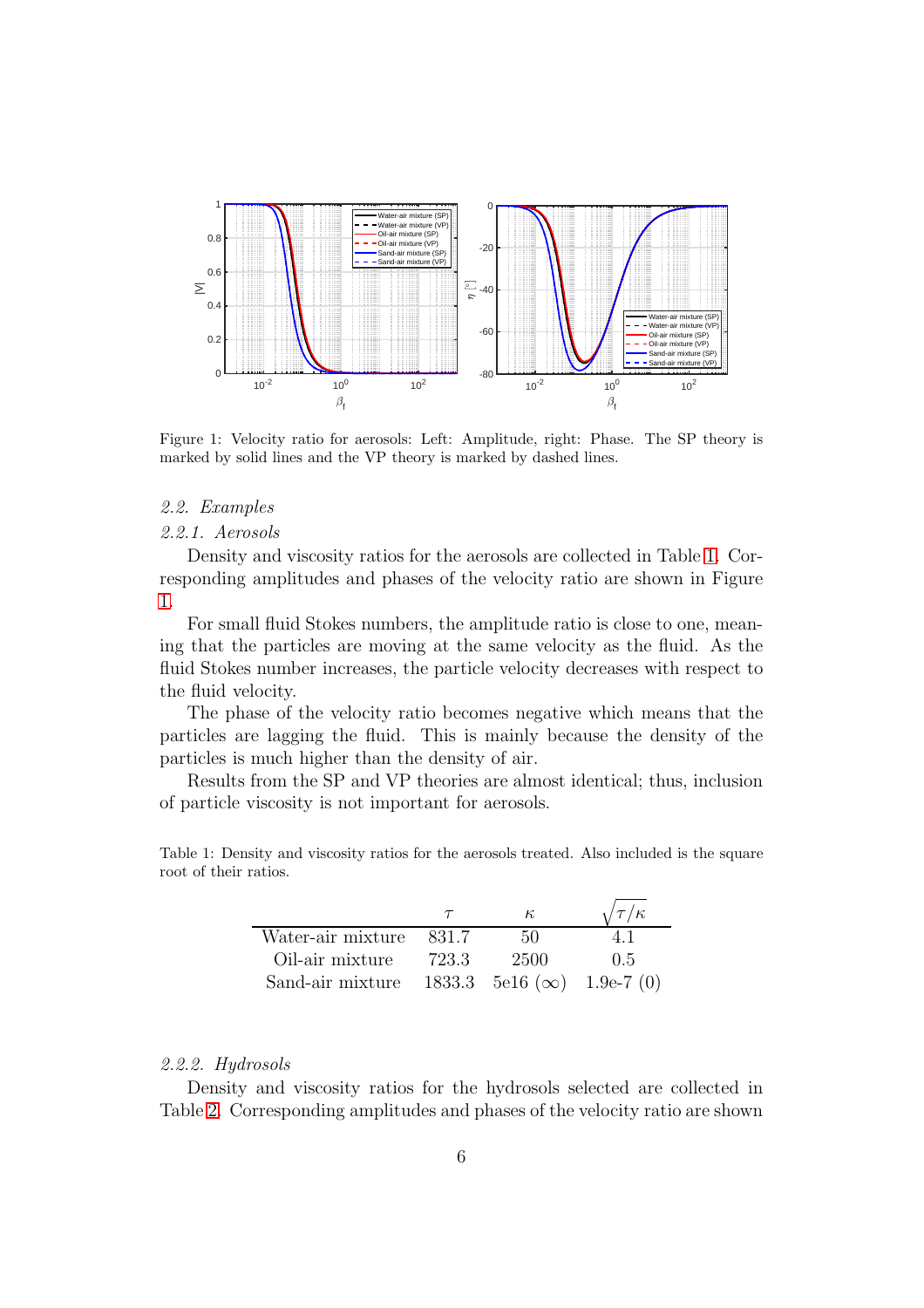

<span id="page-6-1"></span>Figure 2: Velocity ratio for hydrosols: Left: Amplitude, right: Phase. The SP theory is marked by solid lines and the VP theory is marked by dashed lines.

in Figure [2.](#page-6-1)

Table 2: Density and viscosity ratios for the hydrosols treated. Also included is the square root of their ratios.

<span id="page-6-0"></span>

|                          |      | К.                        | $\sqrt{\tau/\kappa}$ |
|--------------------------|------|---------------------------|----------------------|
| Air-water mixture 1.2e-3 |      | $2e-2$                    | 0.2                  |
| Oil-water mixture        | 0.87 | 50.                       | () 1                 |
| Sand-water mixture       | 2.2  | $1e15(\infty)$ 4.7e-8 (0) |                      |

As for aerosols, the amplitude of the velocity ratio is approximately one for small fluid Stokes numbers; however, it can become both larger and smaller than one for large fluid Stokes numbers. This is mainly a density effect, but as we see for the air-water mixture, there is also an additional effect due to the particle viscosity which is not captured by the SP theory.

The two theories also differ for the phase of the velocity ratio of the airwater mixture, both in the position and maximum value of the peak; the phase is positive, meaning that the particles are leading the fluid.

For the oil-water and sand-water mixtures, the results from the SP and VP theories are almost identical.

What is different for the air-water case is the small value of  $\kappa$ , see Table [2.](#page-6-0)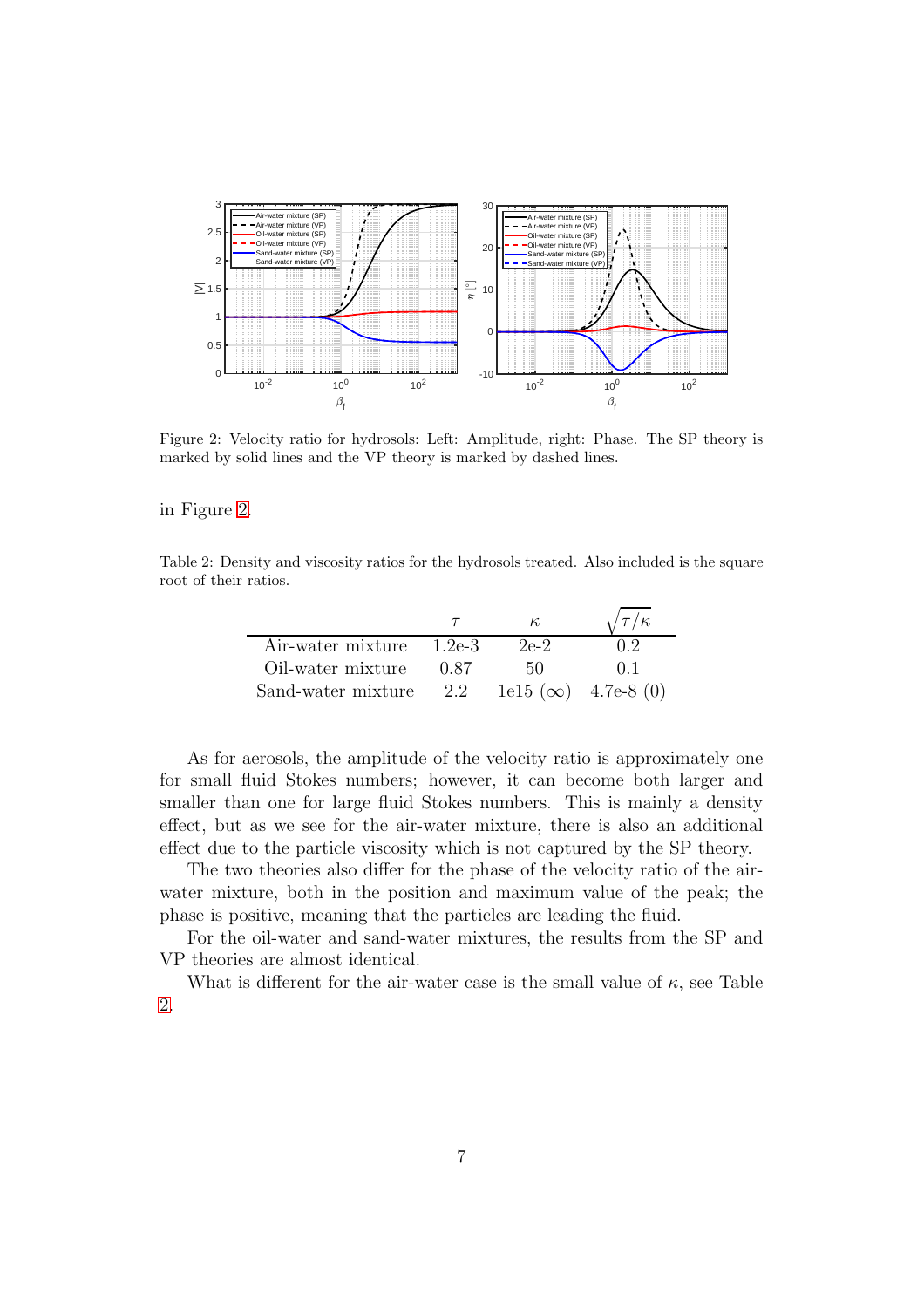# <span id="page-7-0"></span>3. Propagation and attenuation of sound

# 3.1. Theory

# 3.1.1. Exact expression

We present the dispersion relation following analysis as presented in Section 9.4 of [\[3\]](#page-11-2), but only keeping the force source and disregarding the volume and heat sources:

<span id="page-7-1"></span>
$$
\frac{k^2}{k_0^2} = 1 + \phi_v(\tau V - 1),\tag{18}
$$

where  $k$  is the complex wavenumber,  $k_0$  is the equilibrium wavenumber and  $\phi_v$  is the volumetric particle fraction. Separating this into real and imaginary parts:

$$
X(\omega) = Re\left(\frac{k^2}{k_0^2}\right) = 1 + \phi_v \left(\tau Re(V) - 1\right) \tag{19}
$$

<span id="page-7-5"></span>
$$
Y(\omega) = Im\left(\frac{k^2}{k_0^2}\right) = \phi_v \tau Im(V)
$$
\n(20)

To obtain phase velocity and attenuation, we note that the wavenumber ratio can also be expressed as:

<span id="page-7-2"></span>
$$
\frac{k^2}{k_0^2} = \frac{c_{sf}^2}{c_s^2(\omega)} - \hat{\alpha}^2 + 2i\hat{\alpha}\frac{c_{sf}}{c_s(\omega)},
$$
\n(21)

where  $c_{sf}$  is the isentropic fluid sound speed,  $c_s(\omega)$  is the nonequilibrium isentropic sound speed,  $\hat{\alpha} = \alpha c_{sf}/\omega$  is the nondimensional attenuation based on  $c_{sf}$  and  $\alpha$  is the attenuation coefficient.

As for Equation [\(18\)](#page-7-1), Equation [\(21\)](#page-7-2) can also be separated into real and imaginary parts:

<span id="page-7-3"></span>
$$
X(\omega) = Re\left(\frac{k^2}{k_0^2}\right) = \frac{c_{sf}^2}{c_s^2(\omega)} - \hat{\alpha}^2
$$
\n(22)

<span id="page-7-4"></span>
$$
Y(\omega) = Im\left(\frac{k^2}{k_0^2}\right) = 2\hat{\alpha}\frac{c_{sf}}{c_s(\omega)}
$$
\n(23)

These equations can be solved for the sound speed and attenuation:

$$
\frac{c_{sf}^2}{c_s^2(\omega)} = \frac{1}{2}X\left[1 + \sqrt{1 + (Y/X)^2}\right]
$$
 (24)

<span id="page-7-6"></span>
$$
\hat{\alpha} = \sqrt{X/2} \left[ \sqrt{1 + (Y/X)^2} - 1 \right]^{1/2} \tag{25}
$$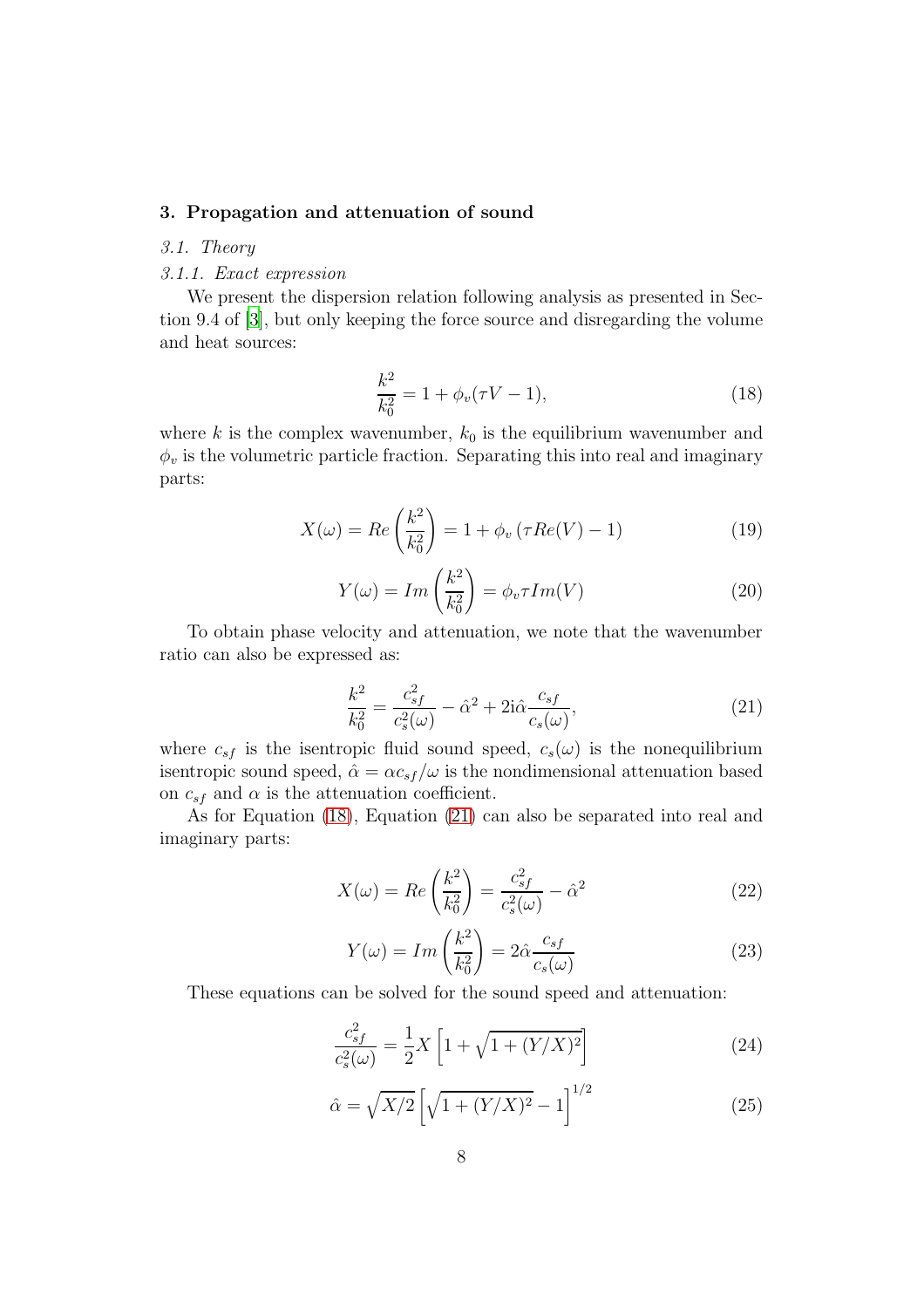We note that there is a typo in the equation for  $c_{sf}^2/c_s^2(\omega)$  in [\[3\]](#page-11-2) (Equation  $(9.4.19a)$ .

## 3.1.2. Simplified expression

For low damping, i.e.  $\hat{\alpha} \ll 1$ , we can use Equation [\(22\)](#page-7-3) to write:

$$
\frac{c_{sf}^2}{c_s^2(\omega)} \approx X \tag{26}
$$

and use Equations [\(23\)](#page-7-4) and [\(20\)](#page-7-5) to write:

$$
\hat{\alpha} = \frac{1}{2} \frac{|Y|}{\sqrt{X}} \approx \frac{1}{2} |Y| = \frac{1}{2} \phi_v \tau |Im(V)|, \tag{27}
$$

where we have assumed that  $\sqrt{X} \approx 1$ .

For this case we can write the scaled attenuation as:

$$
\hat{\alpha}/\phi_v \approx \frac{1}{2}\tau |Im(V)|\tag{28}
$$

## 3.2. Examples

For all examples in this section, we plot both the exact and simplified expressions for the normalized sound speed and the nondimensional attenuation.

Also, we note that the volumetric particle fraction  $\phi_v$  is set to 0.01 (1%) for the examples.

#### 3.2.1. Aerosols

For the aerosols presented in Figures [3-](#page-9-0)[5,](#page-9-1) the sound speed reduces significantly for small fluid Stokes numbers, with ratios in the range of 0.2-0.4.

The peak nondimensional attenuation is of order one, meaning that the simplified expression is not accurate for small fluid Stokes numbers; here, the exact expression should be employed.

Generally, the SP and VP theories agree well for all three aerosol examples.

#### 3.2.2. Hydrosols

Only very small sound speed changes are occurring for the hydrosols as shown in Figures [6](#page-10-1)[-8.](#page-11-4)

The peak nondimensional attenuation is several orders of magnitude below one, meaning that the simplified expression can be used instead of the exact expression.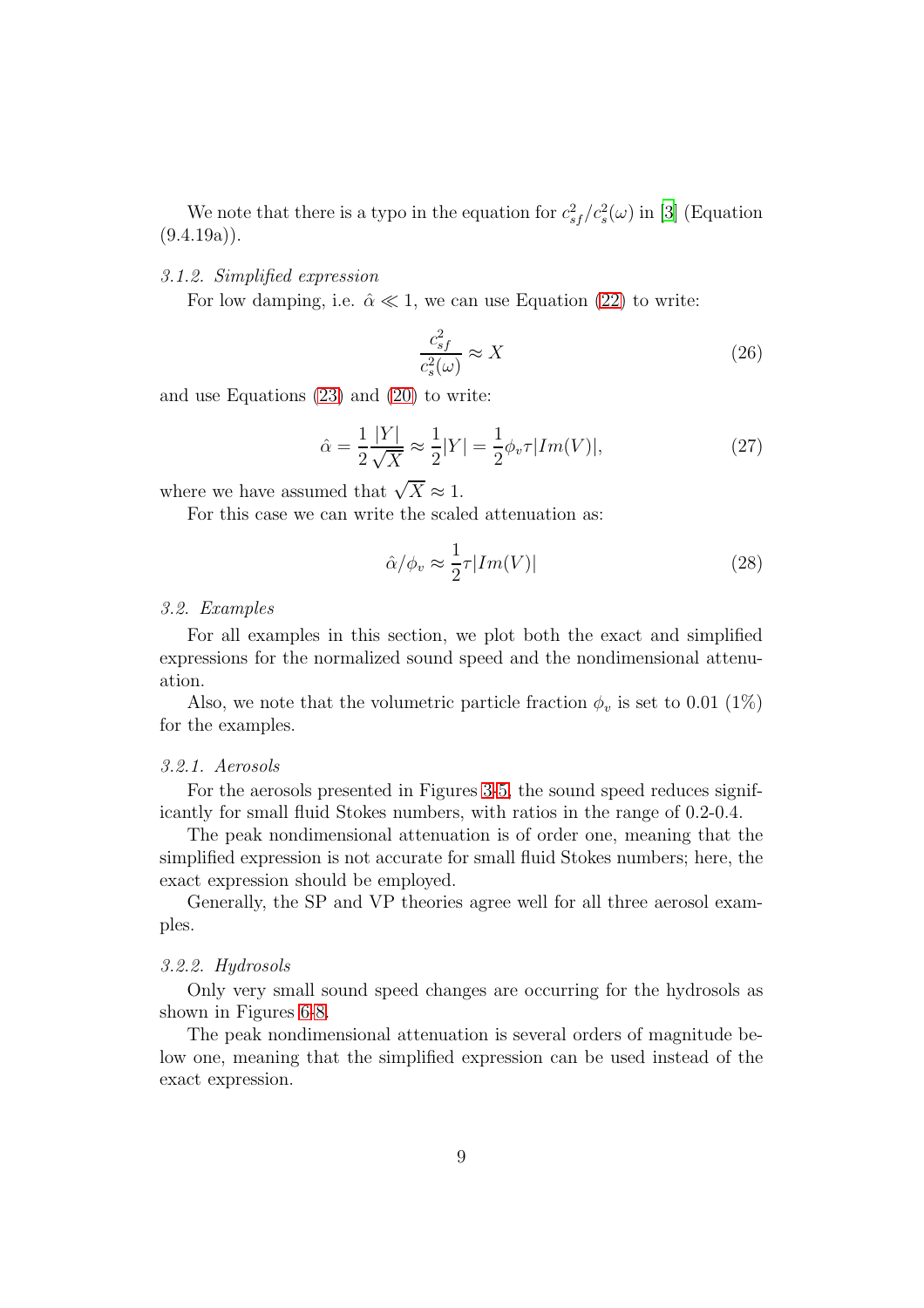

<span id="page-9-0"></span>Figure 3: Water-air mixture, left: Normalized sound speed, right: Nondimensional attenuation. Exact expressions are marked by solid lines and simplified expressions are marked by dashed lines.



Figure 4: Oil-air mixture, left: Normalized sound speed, right: Nondimensional attenuation. Exact expressions are marked by solid lines and simplified expressions are marked by dashed lines.



<span id="page-9-1"></span>Figure 5: Sand-air mixture, left: Normalized sound speed, right: Nondimensional attenuation. Exact expressions are marked by solid lines and simplified expressions are marked by dashed lines.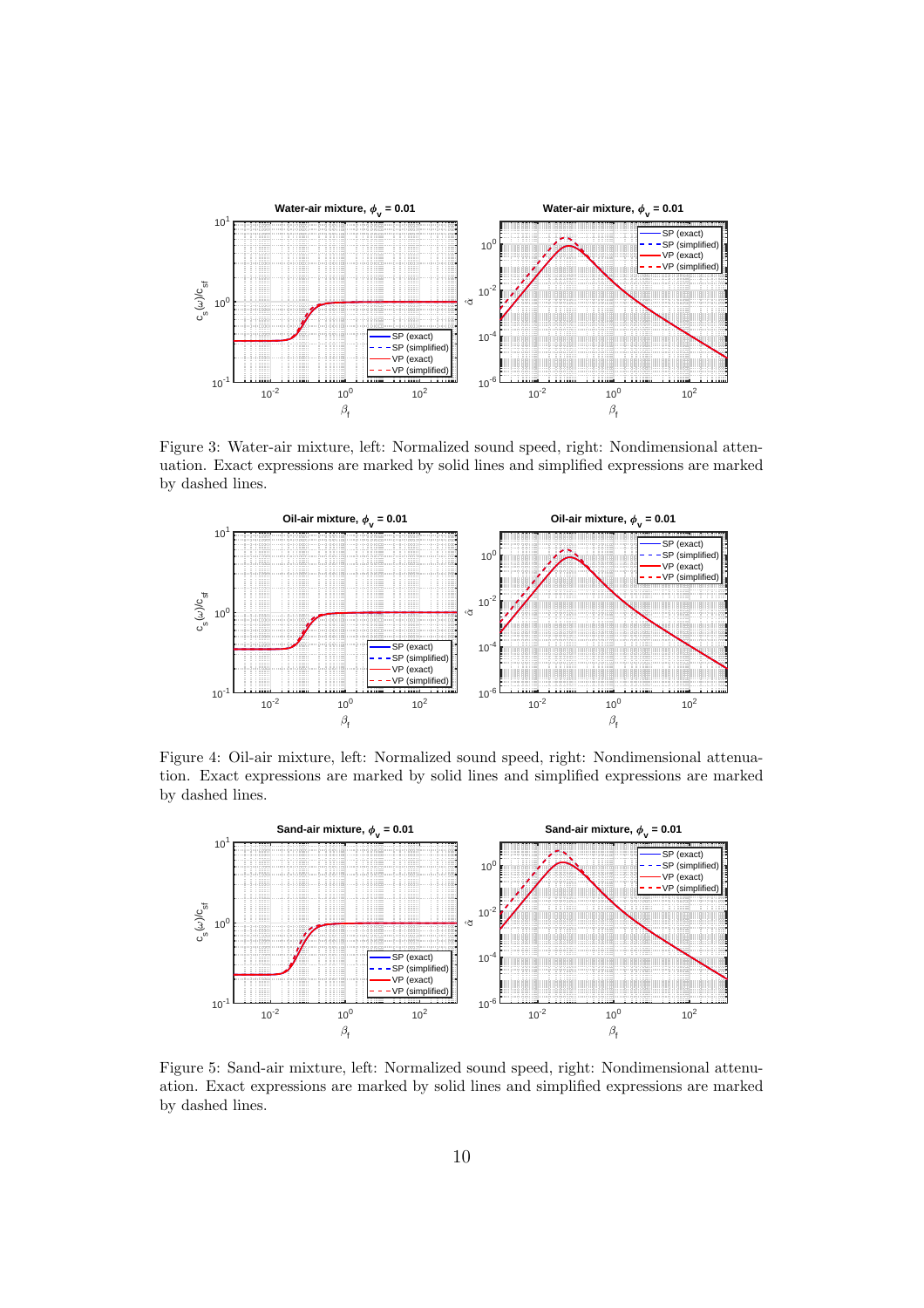

Figure 6: Air-water mixture, left: Normalized sound speed, right: Nondimensional attenuation. Exact expressions are marked by solid lines and simplified expressions are marked by dashed lines.

<span id="page-10-1"></span>

Figure 7: Oil-water mixture, left: Normalized sound speed, right: Nondimensional attenuation. Exact expressions are marked by solid lines and simplified expressions are marked by dashed lines.

We note that the curve for the exact expression for the nondimensional attenuation disappears for values below  $10^{-8}$ ; this is because of roundoff errors when  $Y/X$  approaches zero, see Equation [\(25\)](#page-7-6).

We observe that the nondimensional damping for the air-water mixture is different for the SP and VP theories; this corresponds to our findings for the amplitudes and phases of the velocity ratio, see Figure [2.](#page-6-1)

For the oil-water and sand-water mixtures, the results from the SP and VP theories are almost identical.

# <span id="page-10-0"></span>4. Conclusions

We have extended the linear theory of isothermal sound propagation and attenuation in suspensions by applying the amended Coriolis flowmeter "bub-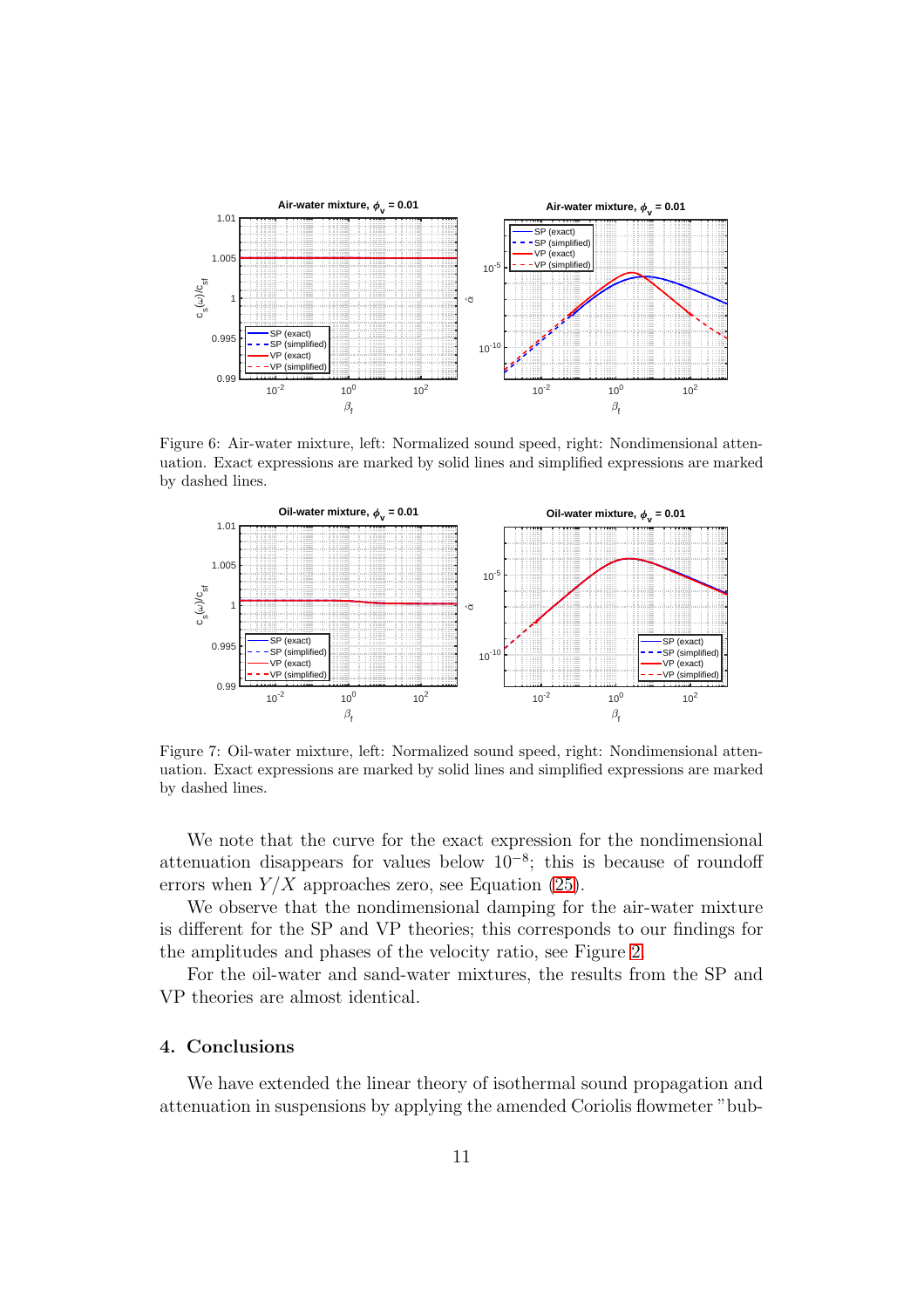

<span id="page-11-4"></span>Figure 8: Sand-water mixture, left: Normalized sound speed, right: Nondimensional attenuation. Exact expressions are marked by solid lines and simplified expressions are marked by dashed lines.

ble theory": Here, the drag force is a function of both the fluid and particle Stokes numbers and the particle-to-fluid ratio of the dynamic viscosity.

Aerosol and hydrosol examples are presented.

Our main result is that we have established a significant difference in damping between the theories for the air-water mixture, i.e. air bubbles entrained in water. Thus, for  $\kappa = \mu_p/\mu_f \ll 1$ , the dynamic viscosity of the particle modifies the attenuation significantly.

We have not found suitable, publicly available, measurements to compare to our findings: So we encourage the community to compare the extended theory to measurements.

Acknowledgements. The author is grateful to Dr. John Hemp for creating, providing and explaining/discussing the Coriolis flowmeter bubble theory [\[4\]](#page-11-3).

## References

- <span id="page-11-0"></span>[1] M.S.Howe, Acoustics of Fluid-Structure Interactions, Cambridge University Press, 1998.
- <span id="page-11-1"></span>[2] S.Temkin, Viscous attenuation of sound in dilute suspensions of rigid particles, J. Acoust. Soc. Am. 100, 825-831 (1996).
- <span id="page-11-2"></span>[3] S.Temkin, Suspension Acoustics, An Introduction to the Physics of Suspensions, Cambridge University Press, 2005.
- <span id="page-11-3"></span>[4] J.Hemp, Reaction force of a bubble (or droplet) in a liquid undergoing simple harmonic motion, Unpublished, 1-13 (2003).